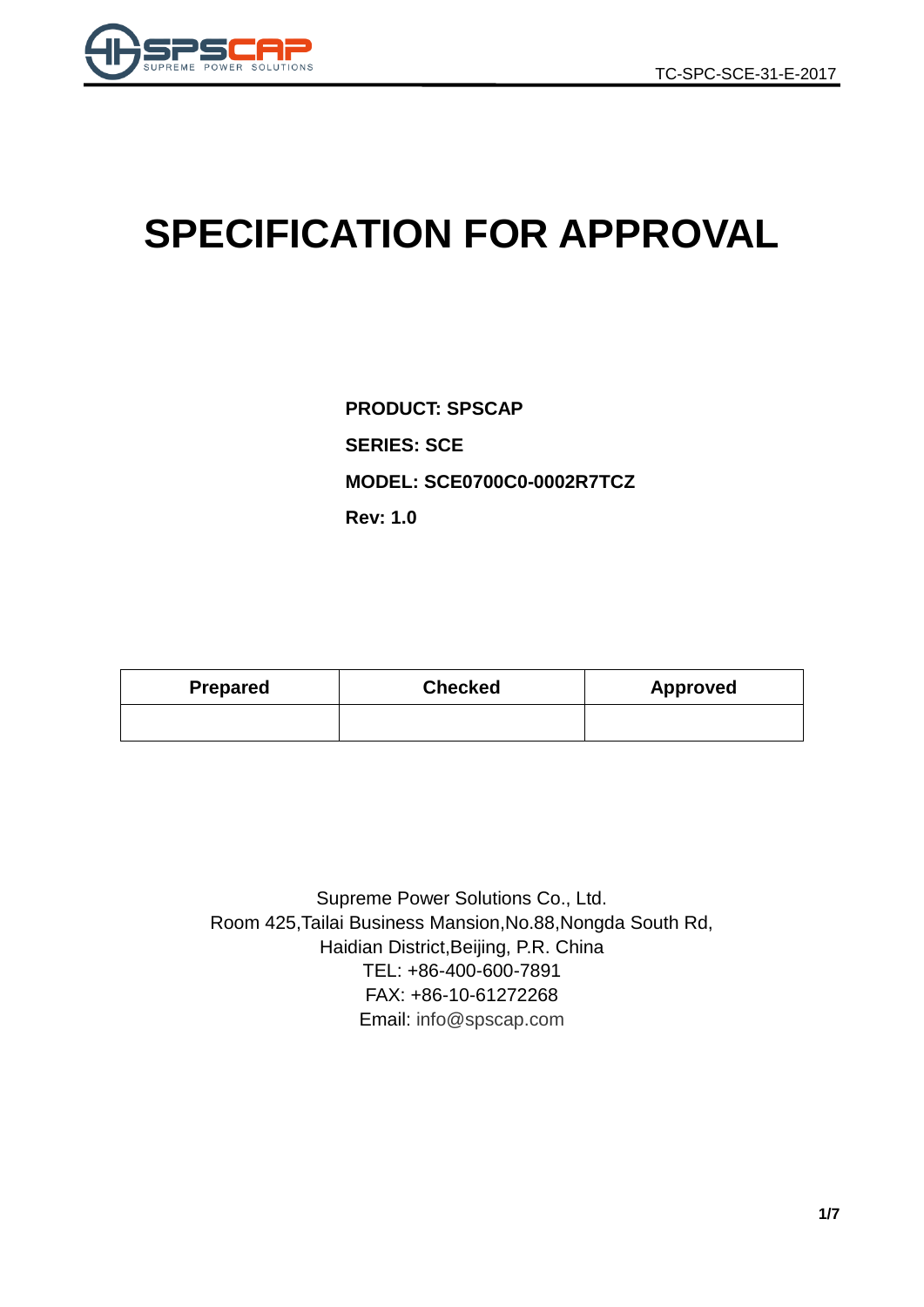

# **Contents**

| 1. |    |  |  |  |  |  |  |
|----|----|--|--|--|--|--|--|
| 2. |    |  |  |  |  |  |  |
|    | 1) |  |  |  |  |  |  |
|    | 2) |  |  |  |  |  |  |
| 3. |    |  |  |  |  |  |  |
| 4. |    |  |  |  |  |  |  |
| 5. |    |  |  |  |  |  |  |
| 6. |    |  |  |  |  |  |  |
|    | 1) |  |  |  |  |  |  |
|    | 2) |  |  |  |  |  |  |
|    | 3) |  |  |  |  |  |  |
|    | 4) |  |  |  |  |  |  |
| 7. |    |  |  |  |  |  |  |
| 8. |    |  |  |  |  |  |  |
| 9. |    |  |  |  |  |  |  |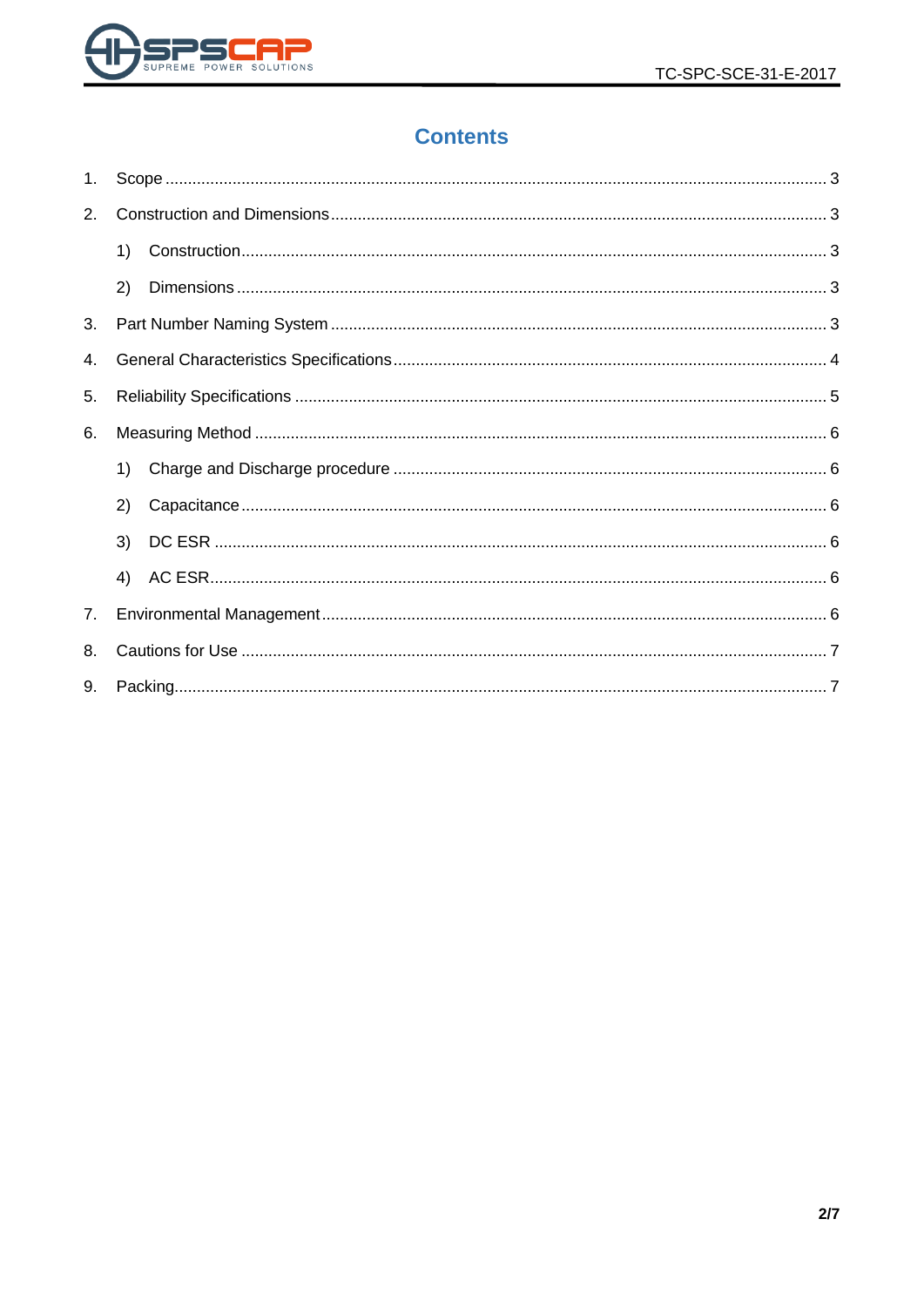

#### <span id="page-2-0"></span>**1. Scope**

These are the specifications of SPSCAP (Electric Double Layer Capacitor) which you are using, please review this document and approve it.

#### <span id="page-2-1"></span>**2. Construction and Dimensions**

#### <span id="page-2-2"></span>1) Construction

Inside structure: wound anode and cathode electrode with separator Outer structure: aluminum case, insulating sleeve

#### <span id="page-2-3"></span>2) Dimensions



|                     | Dimension(mm) |       |  |  |
|---------------------|---------------|-------|--|--|
| Part Number         | D(Max)        |       |  |  |
| SCE0700C0-0002R7TCZ | 30.6          | 128.9 |  |  |

#### <span id="page-2-4"></span>**3. Part Number Naming System**

|   | <b>SCE</b>                                       | 0700 | С |                   | $\blacksquare$ | 0002 |                        |         |    | TCZ                  |
|---|--------------------------------------------------|------|---|-------------------|----------------|------|------------------------|---------|----|----------------------|
|   | <b>Product Series</b><br>Nominal Capacitance (F) |      |   | Rated Voltage (V) |                |      | <b>Terminal Design</b> |         |    |                      |
| S | Single                                           | 0700 |   | 700               | Dash           | 0002 |                        |         | ТC | <b>Contact Type</b>  |
| С | Cylindrical                                      |      |   | Decimal           |                | R    |                        | Decimal |    |                      |
| Е | Energy                                           |      |   | 0.0               |                |      |                        | 0.7     |    | <b>Standard Part</b> |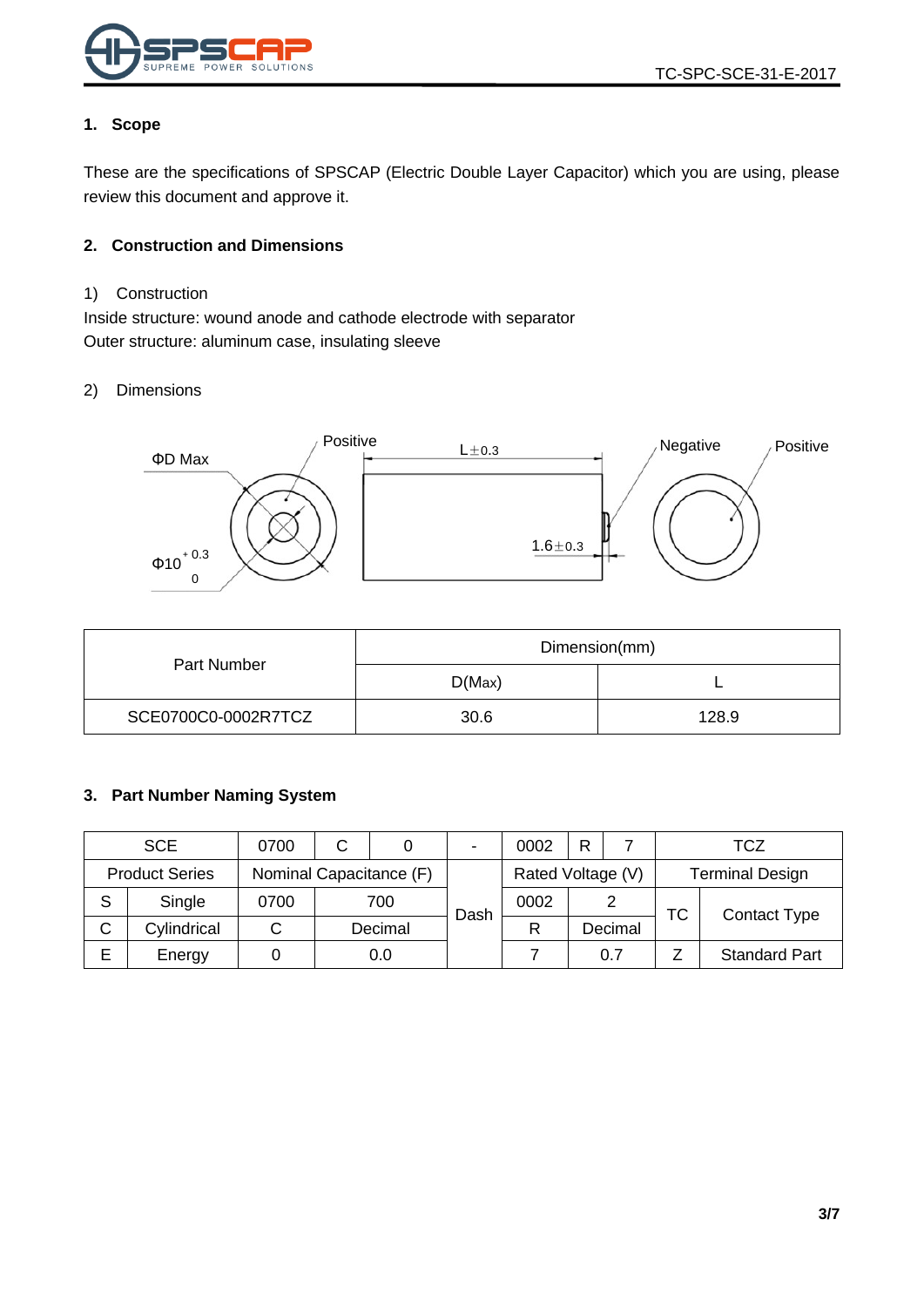

## <span id="page-3-0"></span>**4. General Characteristics Specifications**

| <b>Items</b>                                         | <b>Specification</b> |  |  |
|------------------------------------------------------|----------------------|--|--|
| Rated Voltage (V DC)                                 | 2.7                  |  |  |
| Surge Voltage (V DC)                                 | 2.85                 |  |  |
| Operating Temp. (°C)                                 | $-40 \sim +65$       |  |  |
| Rated Capacitance (F)                                | 700                  |  |  |
| Capacitance Tolerance                                | $-10\% \sim +20\%$   |  |  |
| ESR Max. (AC@1KHz,m $\Omega$ )                       | $\overline{2}$       |  |  |
| ESR Max. (DC, $m\Omega$ )                            | 3                    |  |  |
| Maximum Continuous Current (∆T=15°C, A)              | 26                   |  |  |
| Maximum Continuous Current (ΔT=40°C, A)              | 43                   |  |  |
| Maximum Peak Current (A) (1s)                        | 305                  |  |  |
| Max.LC (Room Temp. after 72hrs, mA)                  | 1.6                  |  |  |
| Typical Thermal Resistance $(Rth$ Housing, $°C/W)$   | 7.4                  |  |  |
| Typical Thermal Capacitance (C <sub>th</sub> , J/°C) | 140                  |  |  |
| Weight (g)                                           | 123                  |  |  |
| Energy Stored (WH)                                   | 0.71                 |  |  |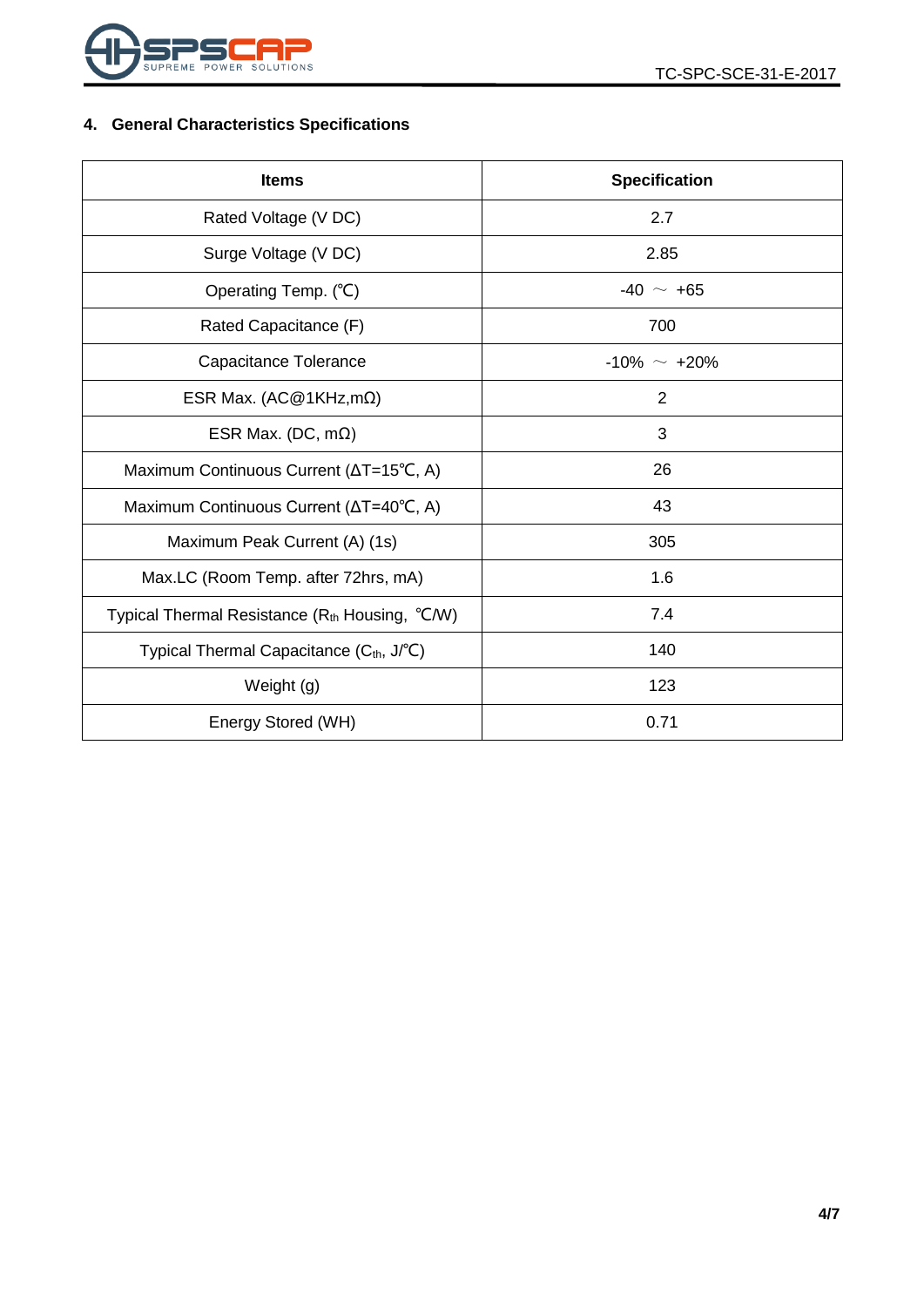

## <span id="page-4-0"></span>**5. Reliability Specifications**

| <b>Item</b>           |             |                                    | <b>Specification</b>                        | <b>Condition</b>                                                 |  |
|-----------------------|-------------|------------------------------------|---------------------------------------------|------------------------------------------------------------------|--|
|                       | Capacitance |                                    | Change within 5% of<br><b>Initial Value</b> |                                                                  |  |
| Temp.                 | <b>ESR</b>  | Step. 2                            | Less than 150% of spec<br>Value             | Step 1: +25±2°C,1h                                               |  |
|                       | Capacitance | Step. 3                            | Change within 5% of<br><b>Initial Value</b> | Step 2: $+65\pm2\degree$ C, 1h                                   |  |
| Characteristics       | <b>ESR</b>  |                                    | Less than 150% of spec<br>Value             | Step $3: -25 \pm 2^{\circ}C, 1h$                                 |  |
|                       | Capacitance |                                    | Change within 5% of<br><b>Initial Value</b> | Step 4: $-40\pm2^{\circ}C$ , 1h                                  |  |
|                       | <b>ESR</b>  | Step. 4                            | Less than 150% of spec<br>Value             |                                                                  |  |
|                       | Capacitance |                                    | <b>Initial Value</b>                        | Amplitude: 1.5mm                                                 |  |
| <b>Vibration Test</b> | <b>ESR</b>  |                                    | <b>Initial Value</b>                        | Frequency: 10-55Hz<br>Direction: X, Y, Z                         |  |
|                       | Appearance  |                                    | <b>Not Marked Defect</b>                    | Time: each direction<br>2hrs, total 6hrs                         |  |
| <b>Thermal Cycle</b>  | Capacitance |                                    | <b>Initial Value</b>                        | Temp.: -40°C ~ +65°C<br>Cycle times: 6<br>Test Time (One Cycle): |  |
|                       | <b>ESR</b>  |                                    | <b>Initial Value</b>                        |                                                                  |  |
|                       | Appearance  |                                    | <b>Not Marked Defect</b>                    | $-40^{\circ}$ C 2hrs, +65 $^{\circ}$ C<br>2hrs, Temp change 2hrs |  |
|                       | Capacitance |                                    | Change within 20% of Initial Value          | Temp.: +40±2°C<br>Humidity: 90-95%RH<br>Test Time: 240±8hrs      |  |
| <b>Humidity Test</b>  | <b>ESR</b>  |                                    | Less than 200% of spec Value                |                                                                  |  |
|                       | Appearance  |                                    | Not Marked Defect                           |                                                                  |  |
|                       | Capacitance | Change within 20% of Initial Value |                                             | Temp.: +65±2°C                                                   |  |
| DC Life               | <b>ESR</b>  |                                    | Less than 200% of spec Value                | Voltage: 2.7V                                                    |  |
|                       | Appearance  |                                    | <b>Not Marked Defect</b>                    | Time: 1,500hrs                                                   |  |
|                       | Capacitance |                                    | Change within 20% of Initial Value          | Temp.: +70±2°C<br>Time: 1,000hrs                                 |  |
| <b>Shelf Life</b>     | <b>ESR</b>  |                                    | Less than 200% of spec Value                |                                                                  |  |
|                       | Appearance  |                                    | <b>Not Marked Defect</b>                    |                                                                  |  |
|                       | Capacitance |                                    | Change within 20% of Initial Value          |                                                                  |  |
| Cycle Life            | <b>ESR</b>  |                                    | Less than 200% of spec Value                | Temp.: $+25\pm2$ °C                                              |  |
|                       | Appearance  | <b>Not Marked Defect</b>           |                                             | Cycles times: 1,000,000                                          |  |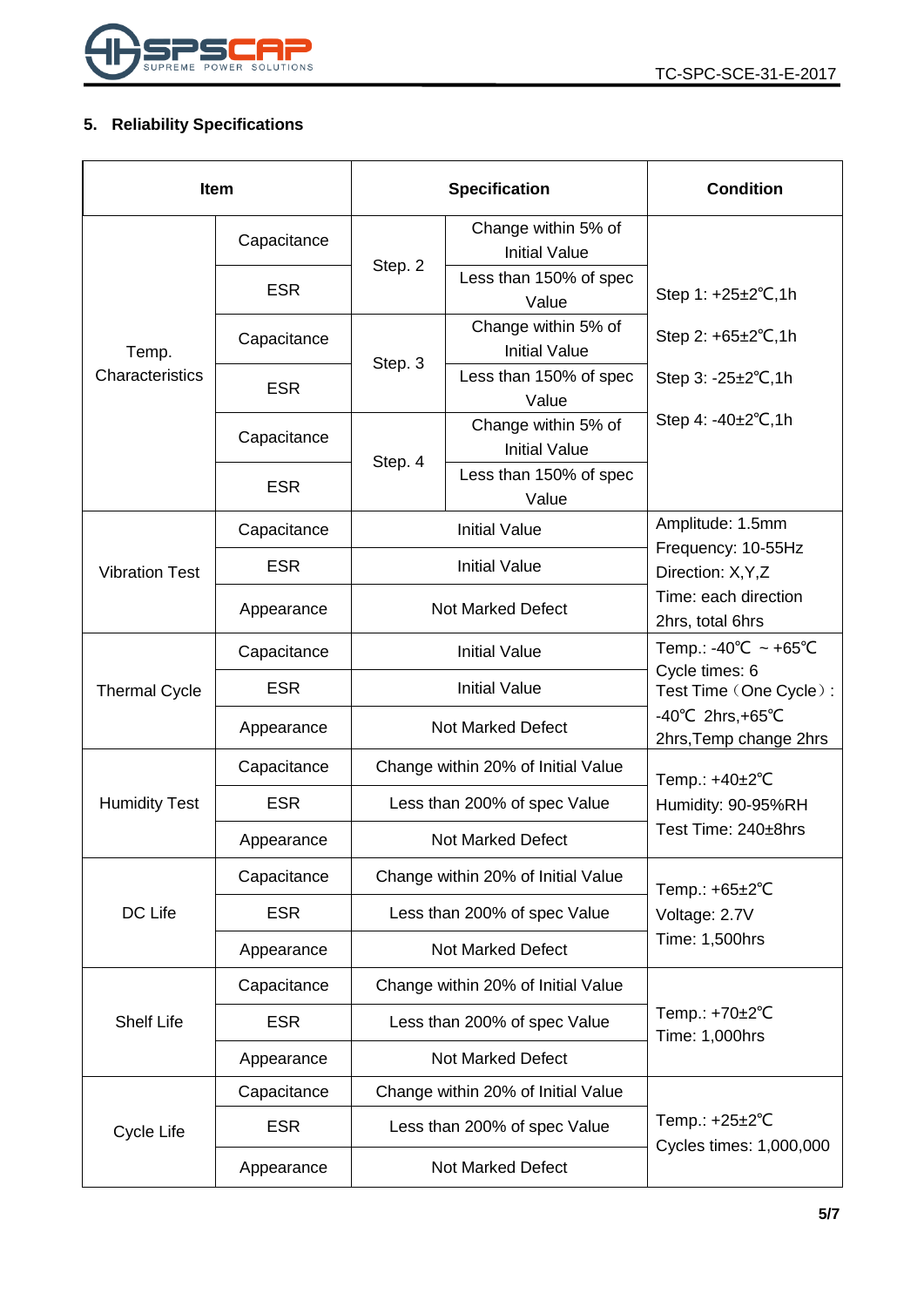

#### <span id="page-5-0"></span>**6. Measuring Method**

<span id="page-5-1"></span>1) Charge and Discharge procedure

(figure 6-1)

- A) Charge the capacitor using constant current I to rated voltage  $V_0$
- B) Keep rated voltage 5 min
- C) Discharge the capacitor using constant current I to half rated voltage, record discharge time  $T_1$ during voltage change from  $V_1$  to  $V_2$

 $\overline{V}$ 

- D) Rest 2-5s, record voltage change ΔV
- E) Discharge it to a very low voltage around 0.01V
- F)  $V_1=85\% V_0 V_2=50\% V_0$
- <span id="page-5-2"></span>2) Capacitance

C=
$$
l^*T_1/(V_1-V_2)
$$
  
\nC: Capacitance (F)  
\nI: Constant Discharge Current (A)  
\nT<sub>1</sub>: Discharge Time (S)  
\nV<sub>1</sub>-V<sub>2</sub>: Voltage Change (V)  
\nDC ESR  
\n
$$
V_2
$$

6-1

DC ESR=ΔV/I

<span id="page-5-3"></span> $3)$ 

DC ESR: DC Equivalent Series Resistance (Ω) ΔV: Voltage Change (V) I: Constant Discharge Current (A)

<span id="page-5-4"></span>4) AC ESR

Measure AC ESR using LCR meter Frequency: 1KHz Voltage: fully discharge

**REMARK: SPSCAP CAPACITORS SHOULD BE DISCHARGED WITH RESISTOR FOR 12 HOURS OR MORE BEFORE EACH TIME MEASUREMENT OF CAPACITANCE OR ESR.**

#### <span id="page-5-5"></span>**7. Environmental Management**

All SPSCAP products are RoHS compliant product.